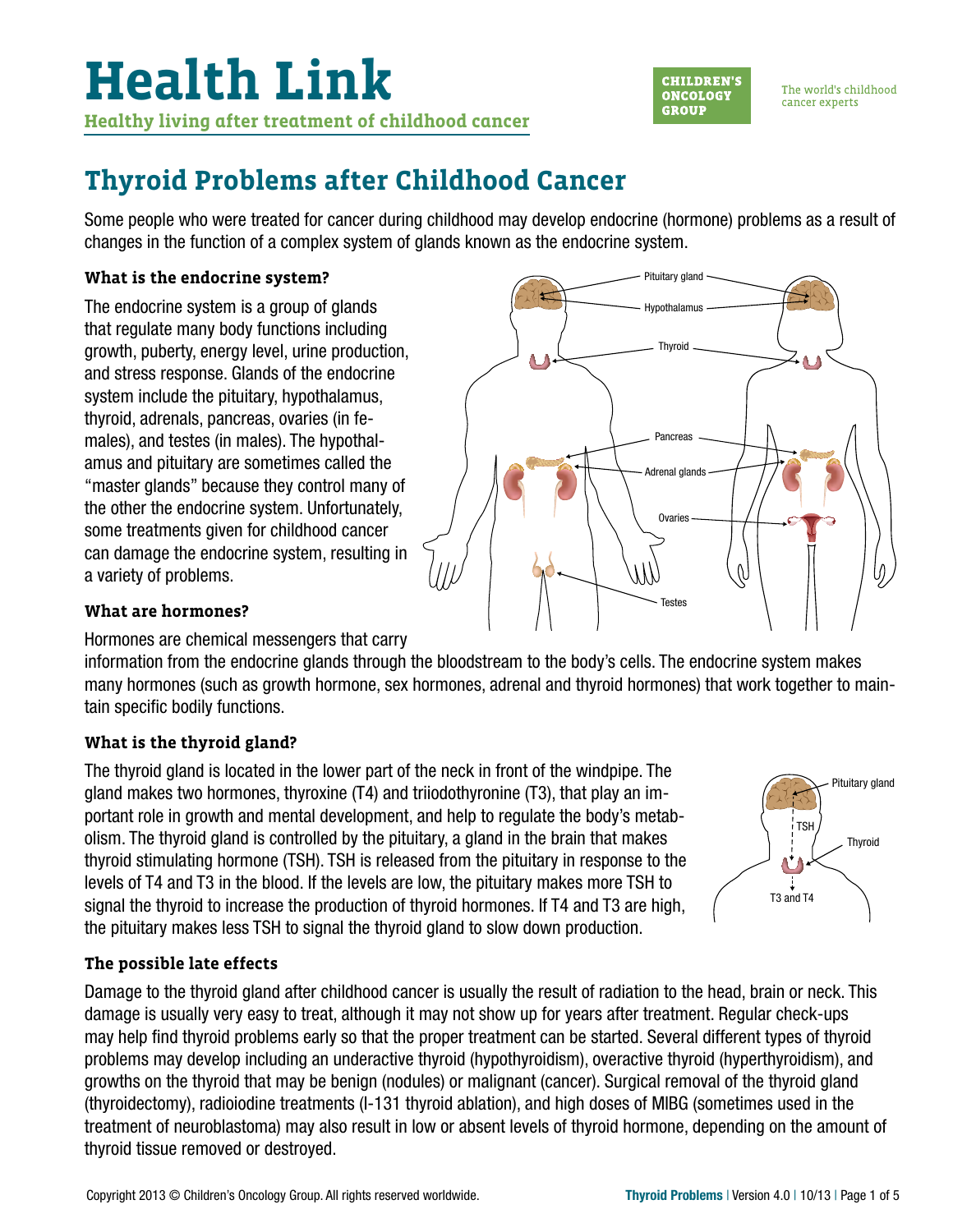The world's childhood cancer experts

**Hypothyroidism** occurs when the thyroid gland is not active enough. This is the most common thyroid problem seen in childhood cancer survivors. When the thyroid gland is underactive, thyroid hormone levels are low and the body's metabolism slows down.

There are three different types of hypothyroidism seen in childhood cancer survivors:

- Primary hypothyroidism is caused by direct damage to (or surgical removal of) the thyroid gland. Blood tests in people with primary hypothyroidism show a high TSH because the pituitary gland is responding to the lower than normal levels of T3 and T4 produced by the damaged thyroid gland.
- Central hypothyroidism is caused by damage to the hypothalamus or pituitary gland in the brain. Blood tests in people with central hypothyroidism show low TSH, T3 and T4 levels because the pituitary gland does not produce enough
- Compensated hypothyroidism occurs when the pituitary gland has to overwork the thyroid gland to keep the level of thyroid hormones normal in the blood. This may be a temporary problem after radiation, or it may be a sign that the thyroid gland is beginning to fail. Blood tests in people with compensated hypothyroidism show higher than normal TSH levels and normal T3 and T4 levels. Some survivors with compensated hypothyroidism may be treated with thyroid hormone in order to decrease the workload on the thyroid gland.

### Signs and symptoms of hypothyroidism may include:

- Feeling tired and listless
- Hoarse voice
- Problems concentrating
- Feeling sad/depressed
- Mood changes
- Constipation
- Weakness
- Feeling cold all of the time
- Puffiness around the eyes • Slowing of normal growth
	-
- Low blood pressure
- 
- Poor exercise tolerance

Hyperthyroidism occurs when the thyroid gland is too active. In this condition thyroid hormone levels are high and the body's metabolism speeds up.

Signs and symptoms of hyperthyroidism may include:

- Jitteriness
- Anxiety
- Problems concentrating
- Feeling tired
- Muscle weakness
- Tremors
- Fast or irregular heartbeat
- Increased sweating
- Feeling hot all of the time
- Diarrhea
- Weight loss
- Irregular menstrual periods
- Bulging or protruding eyes
- Neck tenderness and swelling
- Poor exercise tolerance

### • Delayed onset of puberty

- Puffiness of the face and hands
- Weight gain
- Dry skin
- Brittle hair
- Muscle and joint aches
- Slowing of the heart rate
- High cholesterol level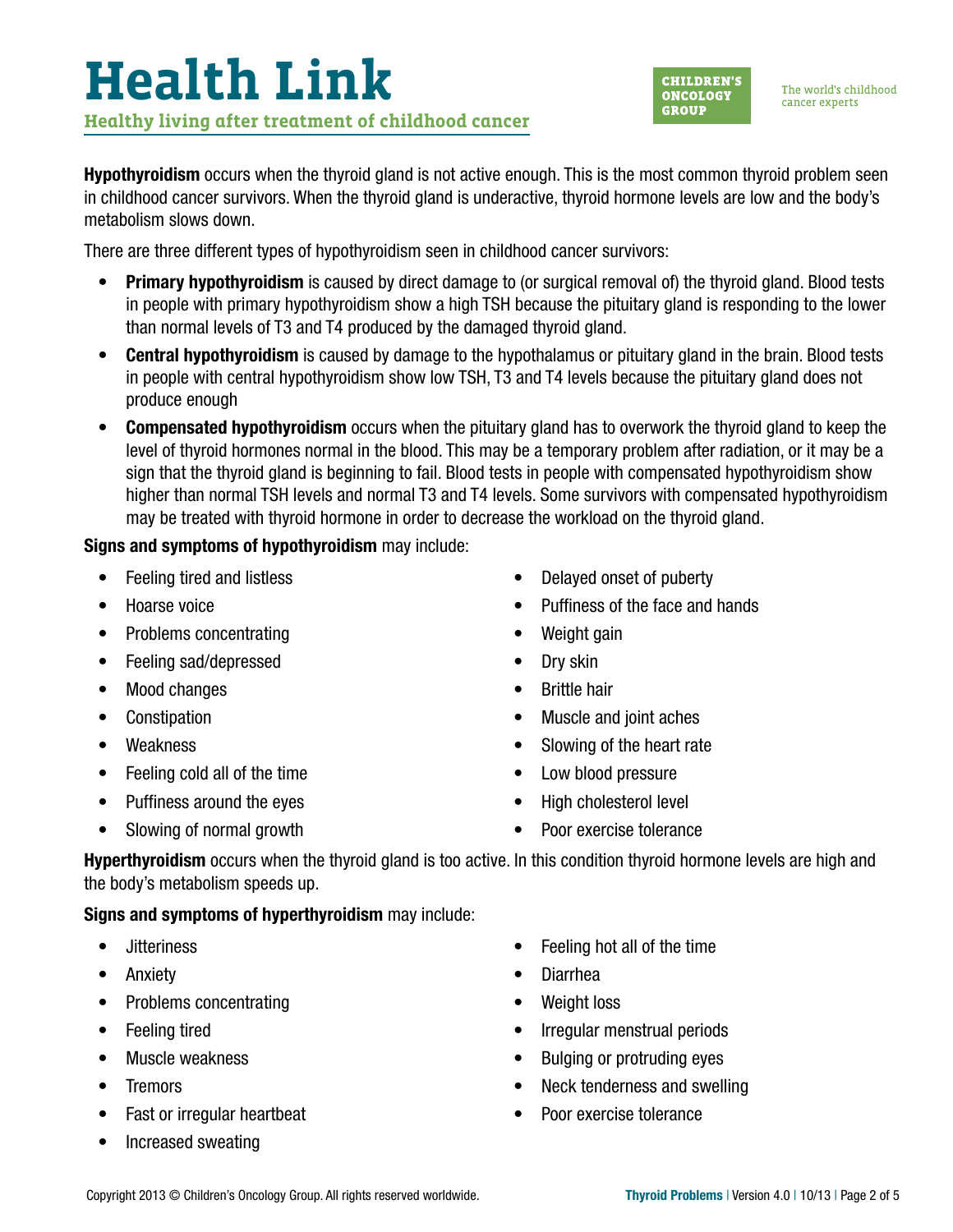

The world's childhood cancer experts

Thyroid nodules and thyroid cancer are growths that may occur many years after radiation to the thyroid gland. Both usually begin as slow-growing, painless lumps in the neck. Most thyroid growths do not usually cause any symptoms.

### **Who is at risk for thyroid problems?**

People who received radiation that may have affected the thyroid gland directly are at risk for primary hypothyroidism, compensated hypothyroidism, thyroid nodules, and/or thyroid cancer. People who received radiation to the thyroid gland in high doses (at least 40 Gy or 4000 cGy/rads) are also at risk for hyperthyroidism. The following radiation fields have the potential to affect the thyroid gland directly:

- Head/brain (cranial)
- Nose, mouth, and/or throat (nasopharyngeal, oropharyngeal)
- Neck (cervical, supraclavicular, mantle, or mini-mantle)
- Upper chest (whole lung, mediastinum)
- Spine (cervical/neck portion)
- Total body irradiation (TBI)

In addition, people who received radioiodine therapy (I-131), high doses of MIBG, or had their thyroid gland surgically removed (thyroidectomy) are also at risk for primary hypothyroidism.

People who received radiation that may have affected the pituitary gland in the brain are at risk for central hypothyroidism. Radiation in high doses (at least 40 Gy or 4000 cGy/rads) to the following fields have the potential to affect the pituitary gland:

- Head/brain (cranial)
- Eye/orbit
- Ear/infratemporal region (midfacial area behind the cheekbones)
- Nose, mouth, and/or throat (nasopharyngeal, oropharyngeal)

Other factors that have been shown to increase the risk of thyroid problems after childhood cancer include being:

- Female
- Treated with higher radiation doses
- Treated at a young age

Thyroid problems may occur soon after radiation, but generally do not occur until several years later. If treated promptly, thyroid problems are easily managed.

#### **What follow up is needed for those at risk?**

Since thyroid problems may occur many years after cancer treatment, a yearly checkup is recommended for survivors who are at risk of developing thyroid problems. This check-up should include evaluation of growth in children and teens, examination of the thyroid gland, and a blood test to measure the levels of TSH and T4. During periods of rapid growth, healthcare providers may recommend more frequent monitoring of thyroid levels.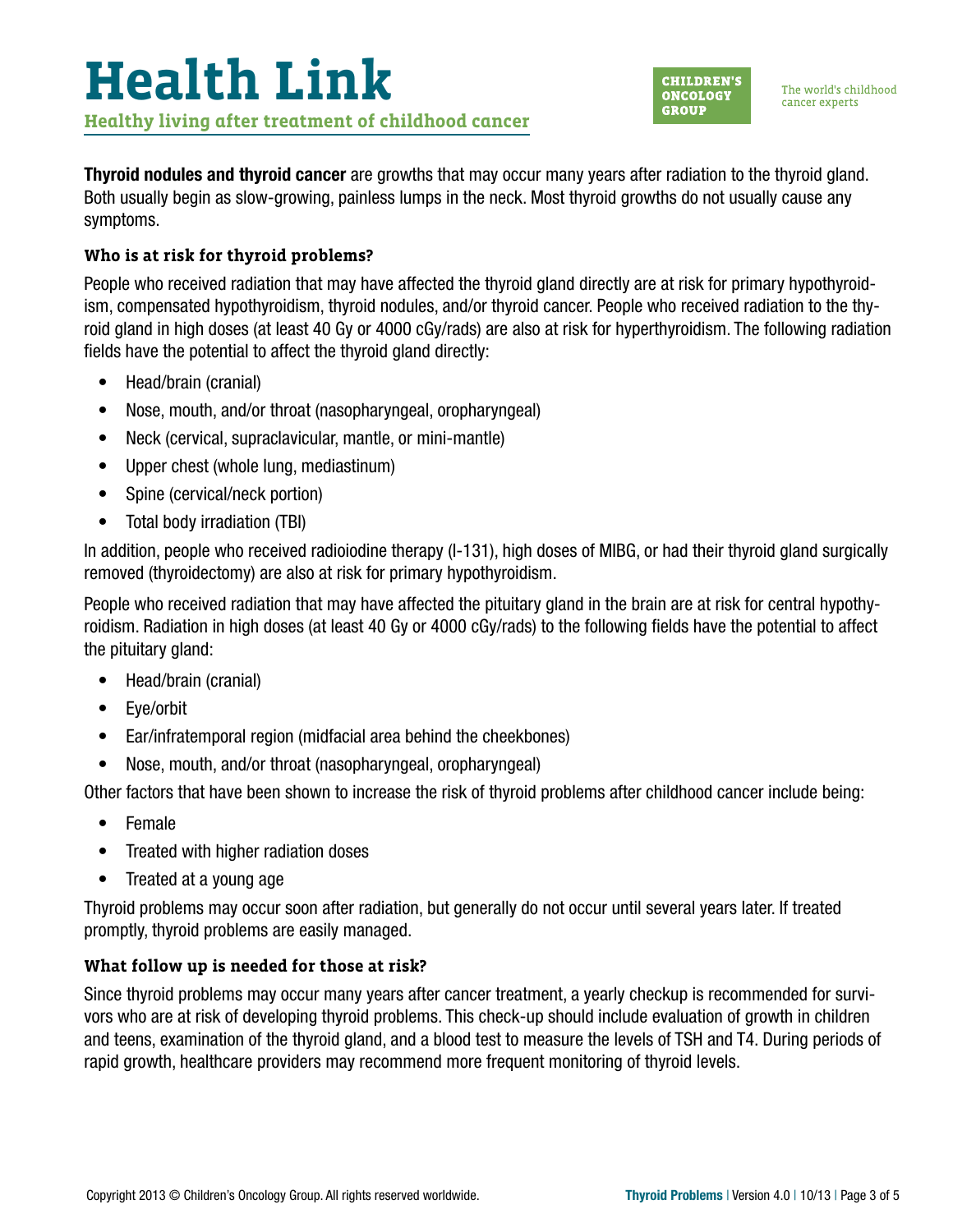

Female survivors at risk for thyroid problems who are planning to become pregnant should have their thyroid levels checked before attempting pregnancy. It is important to do this before becoming pregnant, because mothers with thyroid disease have a higher chance of having babies with developmental problems. It is also important to monitor thyroid levels periodically during pregnancy.

#### **How are thyroid problems treated?**

If problems with thyroid levels are identified, you may be referred to an endocrinologist (hormone specialist) for continuing treatment. If a lump is detected on the thyroid, you may be referred to a surgeon or other specialist for evaluation and management.

All types of hypothyroidism are treated with daily thyroid pills. Treatment is usually for life. In some cases of compensated hypothyroidism, treatment may be stopped if the thyroid gland begins to work normally.

Hyperthyroidism may be treated in several ways. Sometimes medication is given on a temporary basis to prevent thyroid hormone production. Thyroid ablation (destroying the hormone-producing cells in the gland by drinking a radioactive liquid iodine called I-131) may be done. Surgery to remove the thyroid gland is another treatment. Your healthcare provider will determine which treatment option is the best choice for you.

Treatment for hyperthyroidism may result in hypothyroidism, which is then treated with a daily thyroid pill.

Thyroid nodules. Thyroid growths need additional testing. This is generally done with an ultrasound (picture made using sound waves) and biopsy (sampling the thyroid tissue to check for cancer cells). Surgery may be done to remove enlarging nodules because of the concern about thyroid cancer.

Thyroid cancer. Treatment for thyroid cancer involves surgery to remove the cancer and as much additional normal thyroid tissue as the surgeon feels is necessary. After surgery, additional treatment with radioactive iodine (I-131) may be needed to destroy any remaining thyroid tissue. After treatment for thyroid cancer, most individuals will need to take daily thyroid pills.

Written by Melissa M. Hudson, MD, After Completion of Therapy (ACT) Clinic, St. Jude Children's Research Hospital, Memphis, TN and Wendy Landier, RN, PhD, CPNP, CPON®, Survivorship Clinic, City of Hope National Medical Center, Duarte, CA

Reviewed by Charles Sklar, MD; Debra L. Friedman, MD, Julie Blatt, MD; Joan Darling PhD; and Susan Shaw, RN, MS, PNP.

#### **Additional health information for childhood cancer survivors is available at**  *[www.survivorshipguidelines.org](http://www.survivorshipguidelines.org)*

Note: Throughout this *Health Links* series, the term "childhood cancer" is used to designate pediatric cancers that may occur during childhood, adolescence, or young adulthood. Health Links are designed to provide health information for survivors of pediatric cancer, regardless of whether the cancer occurred during childhood, adolescence, or young adulthood.

#### Disclaimer and Notice of Proprietary Rights

Introduction to Late Effects Guidelines and Health Links: *The Long-Term Follow-Up Guidelines for Survivors of Childhood, Adolescent, and Young Adult Cancers* and accompanying *Health*  Links were developed by the Children's Oncology Group as a collaborative effort of the Late Effects Committee and Nursing Discipline and are maintained and updated by the Children's Oncology Group's Long-Term Follow-Up Guidelines Core Committee and its associated Task Forces.

To cancer patients (if children, their parents or legal guardians): Please seek the advice of a physician or other qualified health provider with any questions you may have regarding a medical condition and do not rely on the Informational Content. The Children's Oncology Group is a research organization and does not provide individualized medical care or treatment.

To physicians and other healthcare providers: The Informational Content is not intended to replace your independent clinical judgment, medical advice, or to exclude other legitimate criteria for screening, health counseling, or intervention for specific complications of childhood cancer treatment. Neither is the Informational Content intended to exclude other reasonable alternative follow-up procedures. The Informational Content is provided as a courtesy, but not intended as a sole source of guidance in the evaluation of childhood cancer survivors. The Children's Oncology Group recognizes that specific patient care decisions are the prerogative of the patient, family, and healthcare provider.